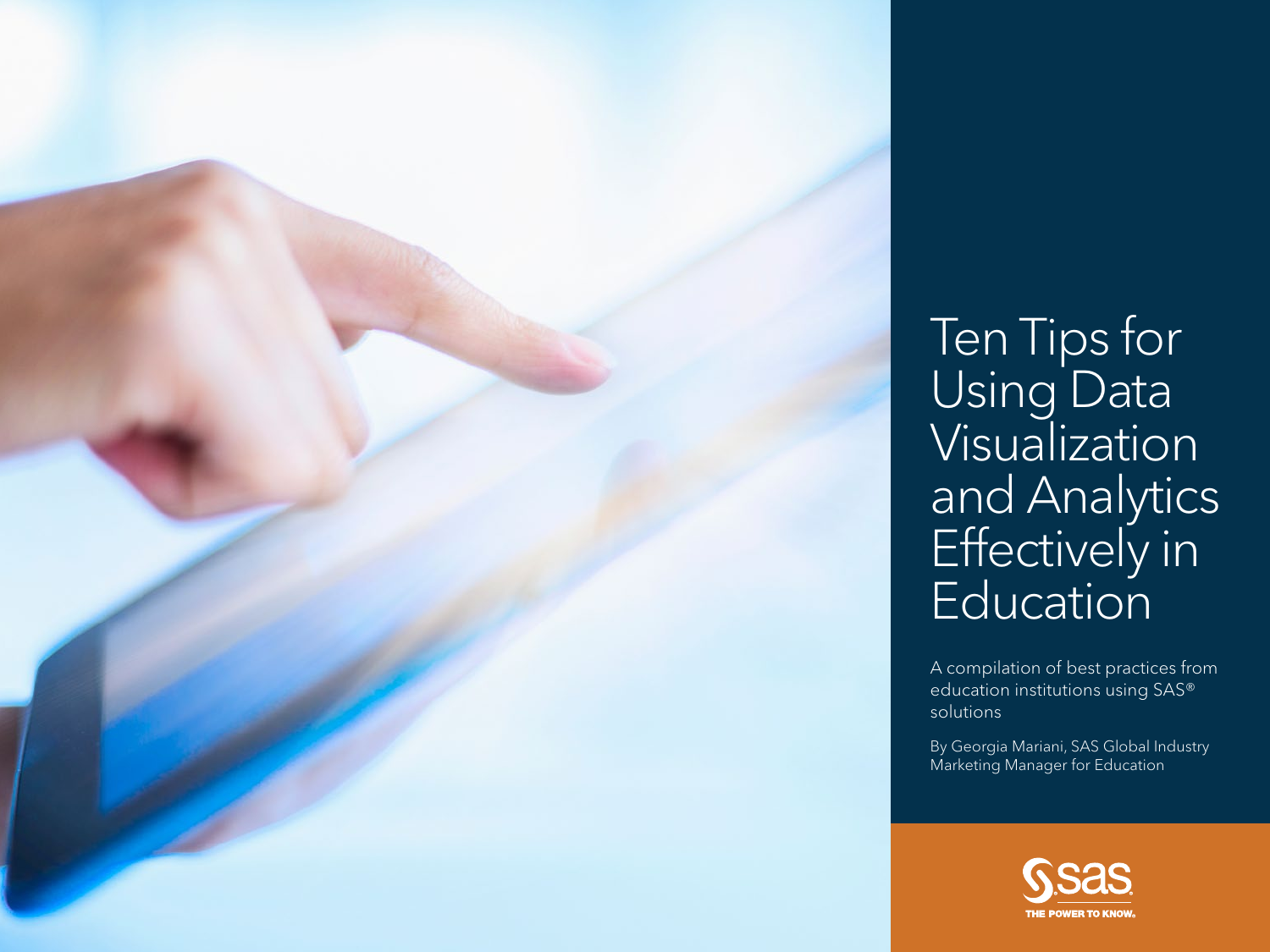#### Forward-looking education leaders are adopting data visualization and analytics.

What's driving this upward trend? And what does it mean for your organization?

Innovators in education have one thing in common: They understand that when people have timely access to the right data and reports, they can generate trusted knowledge and insights that help transform programs, curriculums, student outcomes and more – and in ways that deliver desired results faster.

For example, they can empower decision makers to conduct what-if scenarios that help them anticipate the full impact of the decisions that they make today. Consider, for example, the ability to assess students' progress during the semester, which then allows advisers to intervene promptly with outreach to students who are underperforming. Using data mining, statistical analysis, forecasting, text analytics, and optimization and simulation, there are no limits on the insights users can gain. And when they give end users access to interactive, self-service analytic visualizations and ad hoc visual data discovery and exploration, they put fast insights within everyone's reach – even those who lack analytic skills.

But to realize these kinds of benefits from data visualization and analytics in education, they need software that supports three essential activities:

- Data management: The first step in any analytics initiative is to access, integrate, cleanse, validate and manage data as a valued asset so it can be used to drive strategic decision making. With a comprehensive management solution that supports analytics and decision management, organizations can fully exploit and govern information assets, uncover hidden insights that improve student success and enhance operational effectiveness.
- Data visualization: Intuitive, interactive dashboards empower users to visually interact with data; answer questions quickly; make more accurate, data-informed decisions; and share their findings with others.
- Advanced analytics: As use of reporting and analytics increases, users tend to ask more sophisticated questions. And this usually means doing more than just reacting to data in hindsight; it requires using analytics to empower leaders to become predictive, proactive, data-informed decision makers. For example, users can predict which students are at risk of failing or dropping out of school so they can proactively take steps to retain them.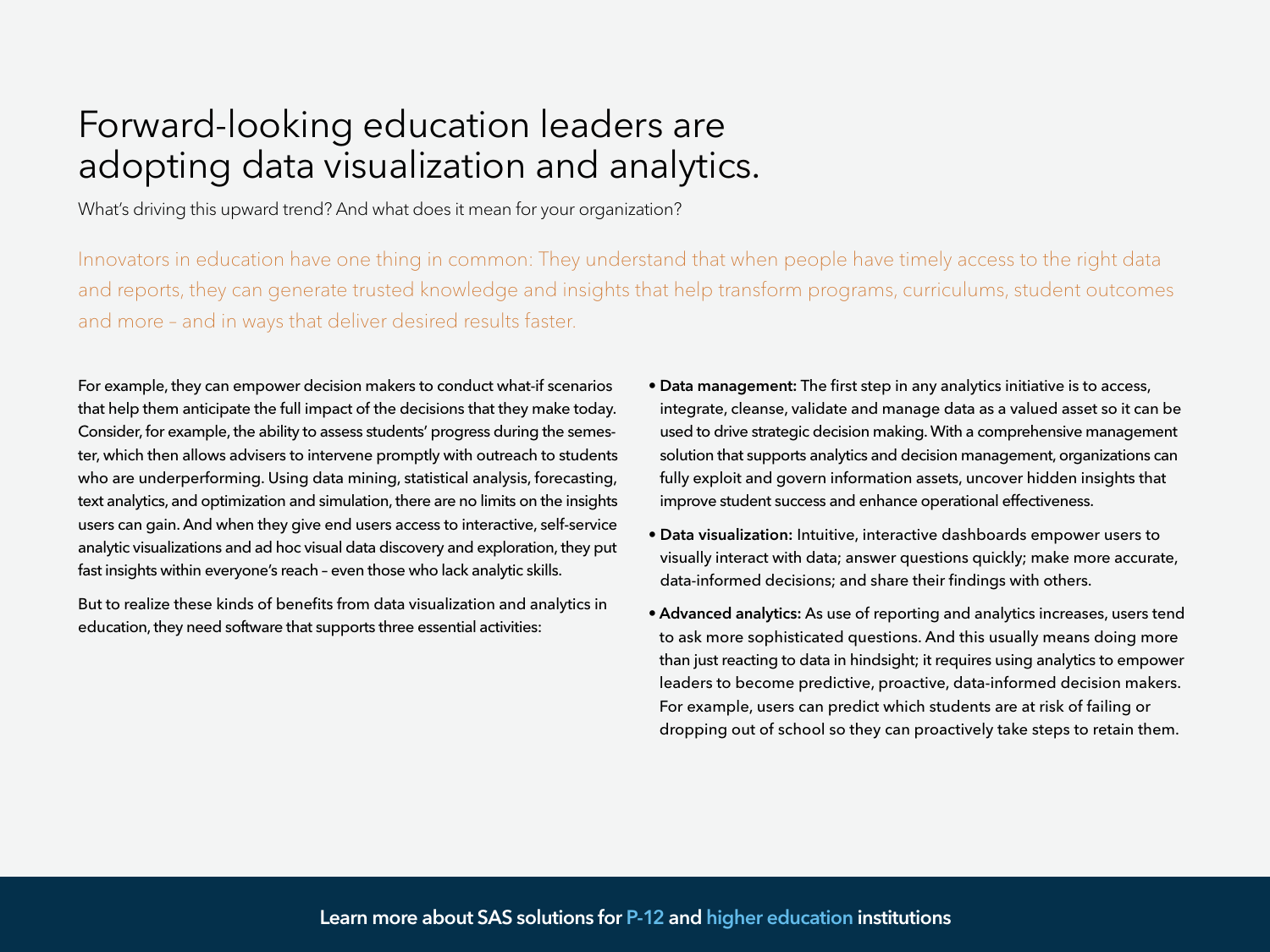SAS provides P-12 and degree-granting educational institutions access to SAS software at a significantly discounted rate. Learn more about SAS® Enterprise [Analytics for Education](http://www.sas.com/en_us/industry/higher-education/enterprise-analytics-for-education.html).

Implementing transformative software solutions in ways that are widely adopted and deliver expected benefits can be challenging. In our work with SAS P-12 and higher education customers, we've captured key lessons and best practices from sources such as the following:

- • [Valencia College](http://www.sas.com/en_us/customers/valencia-college.html) uses data-driven approach to improve outcomes in higher education
- • [Wayne State University](http://www.sas.com/en_us/customers/wayne-state.html) pairs data visualization and Hadoop to make data-informed decisions
- [Des Moines Area Community College](http://www.sas.com/en_us/customers/des-moines-area-community-college.html) uses analytics and data visualization to help students prosper in the classroom and beyond
- [University of Oregon](http://www.sas.com/en_us/customers/university-of-oregon.html) uses analytics to determine which merit packages attract the best students
- • [Western Kentucky University](http://blogs.sas.com/content/sascom/2016/05/31/22944/) on how they determine what's best for more than 20,000 students
- [University of Oklahoma](http://blogs.sas.com/content/sascom/2016/04/08/data-informed-recruiting/) sees 90 percent accuracy with data-informed recruiting
- [New education policy](http://blogs.sas.com/content/sascom/tag/essa/) = new opportunities for reporting and analytics series
- [Education meets big data:](http://blogs.sas.com/content/sascom/tag/p-20w/) Statewide longitudinal data systems
- [Improving student outcomes](http://www.sas.com/content/dam/SAS/en_us/doc/solutionbrief/education-improve-student-outcomes-through-early-learning-108179.pdf) through high-quality early care and education programs
- [Improve student outcomes](http://www.sas.com/content/dam/SAS/en_us/doc/solutionbrief/improve-student-outcomes-understand-school-performance-108372.pdf) and understand school performance through data and analytics

In this e-book, we've brought together the top ten suggestions shared by our customers. Each illustrates how our education customers are realizing significant value from SAS solutions. They speak with the voice of experience – and offer time-tested insights that can help streamline and accelerate your evolution and maximize return on investment now and in the future.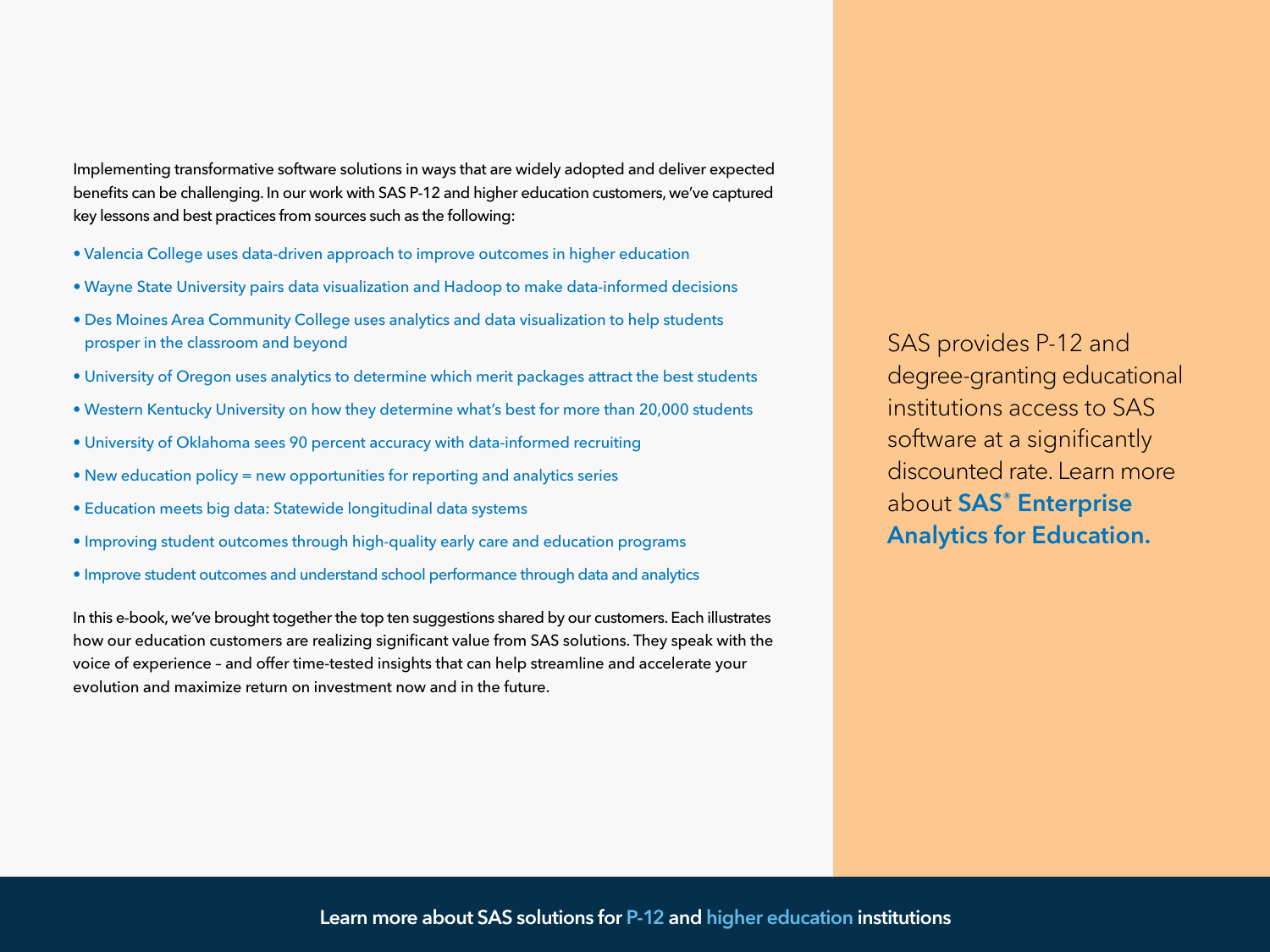To have a successful reporting and analytics initiative, you need more than just budget to purchase software. You also need to have executive sponsorship at the highest level – someone who fully understands the value the initiative can bring to the district or institution and has a vision for using it to improve school, program and student outcomes. This sponsor can play a vital role by:

- Creating a vision around a student-centered, data-informed culture with increased accountability.
- Helping to eliminate "data jails" within departments by sharing a vision, addressing concerns about losing control of protected data, getting buy-in from colleagues to share data and navigating political issues that can quickly derail a project.
- Determining what information will be "kept in front of the curtain" (i.e., made public) and what data must be protected and secured.

Effective executive sponsors will also provide what they call "felt leadership," meaning they are fully engaged and accessible. This builds momentum for the growing use of reporting and analytics by staff members at all levels. Felt leadership includes:

- Regularly attending key meetings about data requirements and desired metrics to learn how a district, college or department plans to use reporting and analytics.
- Communicating the vision and value of reporting and analytics broadly, regularly and positively.
- Leading by example and encouraging the use of reporting and analytics.

for data and analytical initiatives from the president and vice presidents all the way down to midlevel managers. They talk to employees about the need for using data for decision making, as well as model using it in meetings and other contexts. Executive leadership from the top down is vital as non-data people are often intimated by working with data and analytical reports themselves, which can hinder adoption."

Karl Konsdorf, Director of Research, Analytics and Reporting, Sinclair Community College

### Tip 1 2001

#### Secure strong executive sponsorship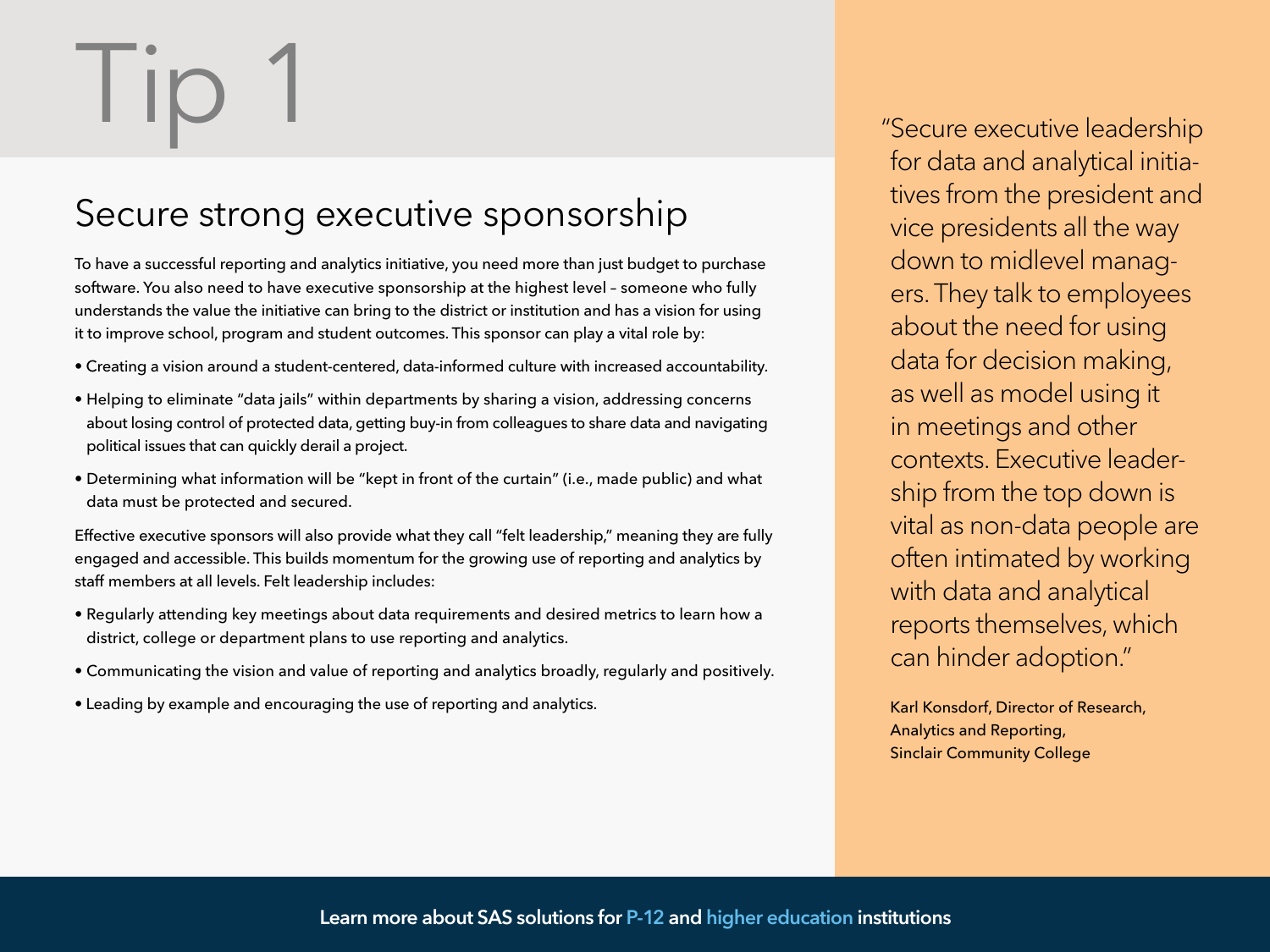In both K-12 and higher education, you'll have a wide variety of potential users, such as administrators, staff, faculty, board of regents, government agencies, media, parents, the general public, etc. These stakeholders can have vastly different skill sets and requirements. So it's vital that you identify and engage these stakeholders early in the reporting and analytics planning process to get an understanding of their unique needs.

In these discussions, you need to know what kind of reports these users will need for their role, the detail level they prefer, any specific requirements, and more. You will also need to know the metrics and data needed for those reports so that information can be located and accessed. Usually this information will need to be accessed from multiple disparate databases and integrated into an enterprise data warehouse that will house all the required information for your reporting and analytics initiative. Armed with these detailed insights into the stakeholders you are supporting, you can develop a very targeted and valuable reporting and analytics solution.



# Tip 2

"We want to make sure we build trust and that constituents know the data we are providing is good data. It's going to be something we've put a lot of thought and effort into."

Gina Huff, Senior Applications Programmer Analyst, Western Kentucky University

#### Identify and involve stakeholders early and assess their unique needs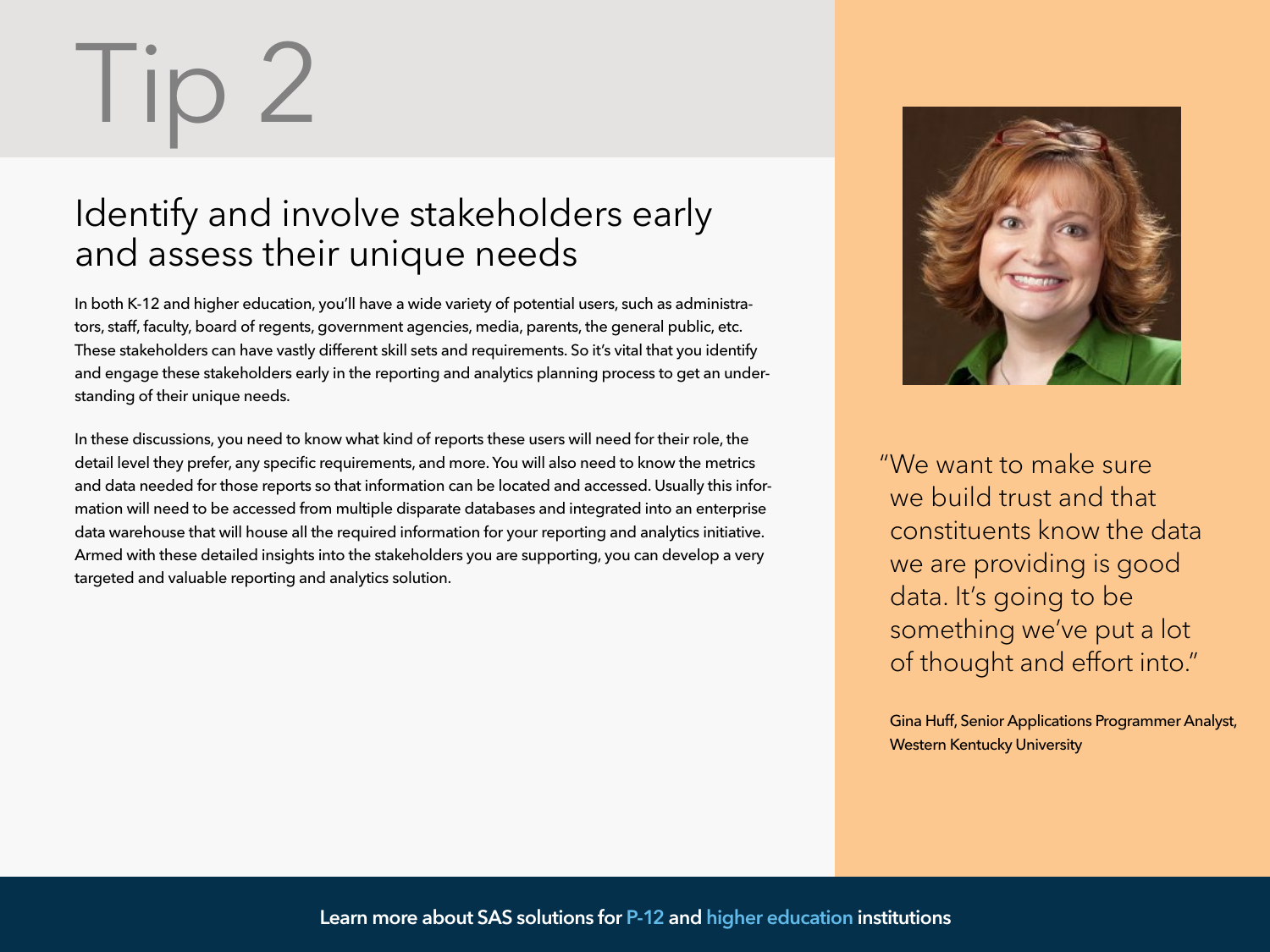Once you know what metrics and reports your stakeholders need, assess the data sources available to help you meet these needs. Most likely, data will be scattered across fragmented systems in different schools, departments and campuses in various formats and a multitude of systems, which can create overlap, gaps and inconsistencies. For example, if a student went to School A for three days and then went over to School B, and the records didn't transfer efficiently, there would be double-counting of the student and report inaccuracies.

You need to carefully determine the best sources to integrate within your data warehouse. Expect some heated debates, as data owners will have reasons why their data should be declared the official data.

To ensure that data is interpreted the same way by all stakeholders, develop data definitions as part of a data dictionary. And to ensure data consistency and quality over time, establish a governance process for data validation and cleansing before it's loaded into the data warehouse. Data governance encompasses the people, processes and technology required to create a consistent enterprise view of an organization's data. It formalizes the process of managing information across an organization through business processes and policies designed to ensure that data is handled in a prescribed fashion, with human intervention handled by trained data stewards. By concentrating on the health of the data, you can create better data to support core strategies and initiatives.



## Tip 3

#### Identify and integrate authoritative, trusted data sources

"Make sure that the data is of high quality, so people will have to believe in it, have to trust it, and also make sure that they understand it."

Karl Konsdorf, Director of Research, Sinclair Community College

Analytics and Reporting,

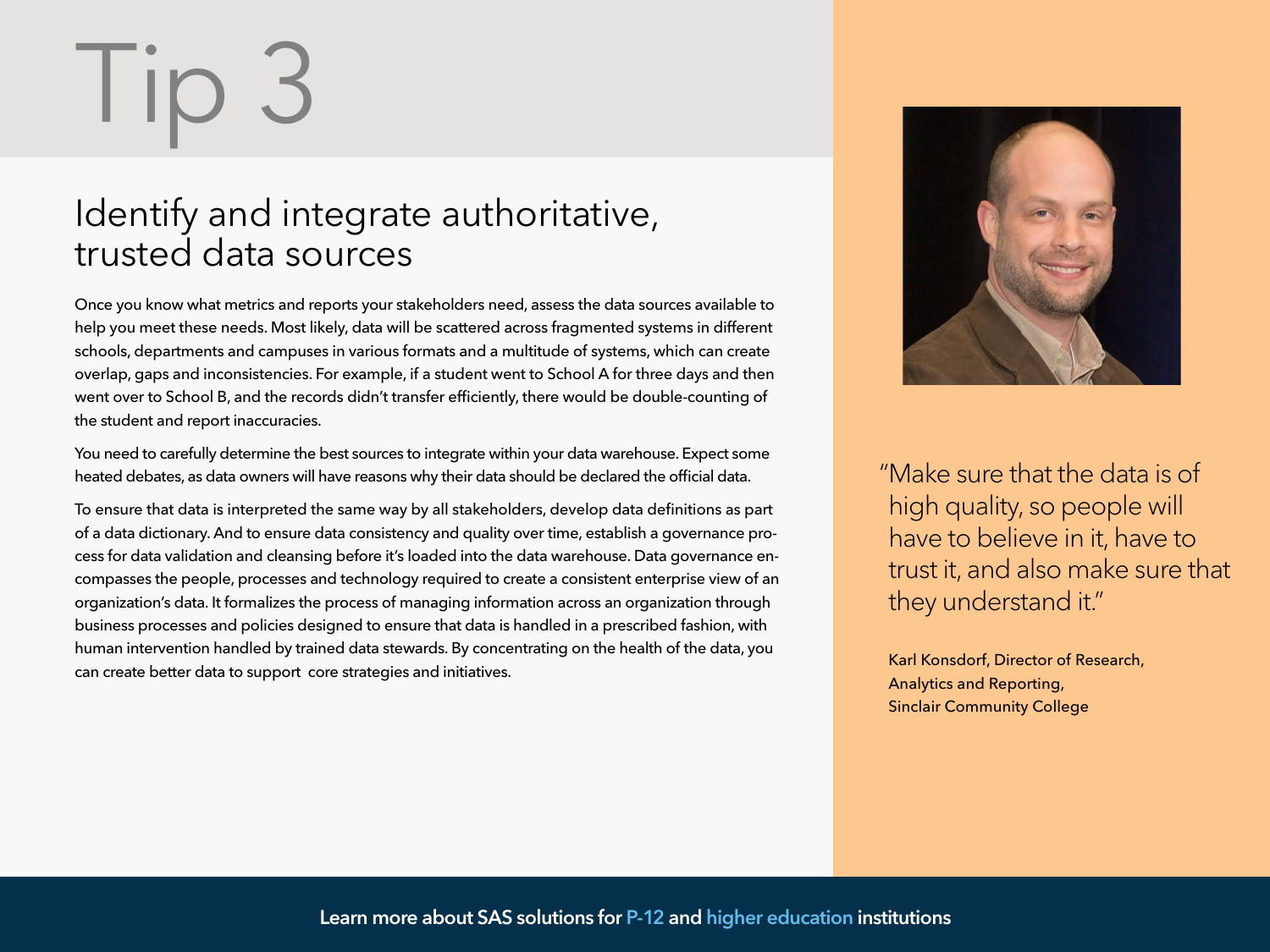It's not uncommon for stakeholders to view reporting and education analytics software as some kind of all-powerful magic; they can ask for anything and instantly get whatever they want, however they want it. Effective reporting and analytics require that you invest in significant data preparation, integration and planning before anyone can have useful reporting.

So when engaging with stakeholders – especially upper-level managers – listen actively to their wish lists, help them prioritize what's most important to them and say "no" when you have to. Focus on what's achievable now – and save the rest for mid- and long-range plans. By being open and honest about what you can deliver (and when), you can help people have realistic expectations (the key to having happy customers) and build their trust.

Setting clear expectations is particularly important when working with upper-level managers, such as the board of regents (higher education) and superintendents (K-12), as they will expect certain things to be shown in reports from day one. The message to convey to them is, "We hear you. We will be able to deliver core analytics first – not the kitchen sink. If we can give you everything you want from day one, we will. If we can't, we will focus on the most important metrics first and we'll add on more later."



### $\overline{\phantom{a}}$

### Manage expectations proactively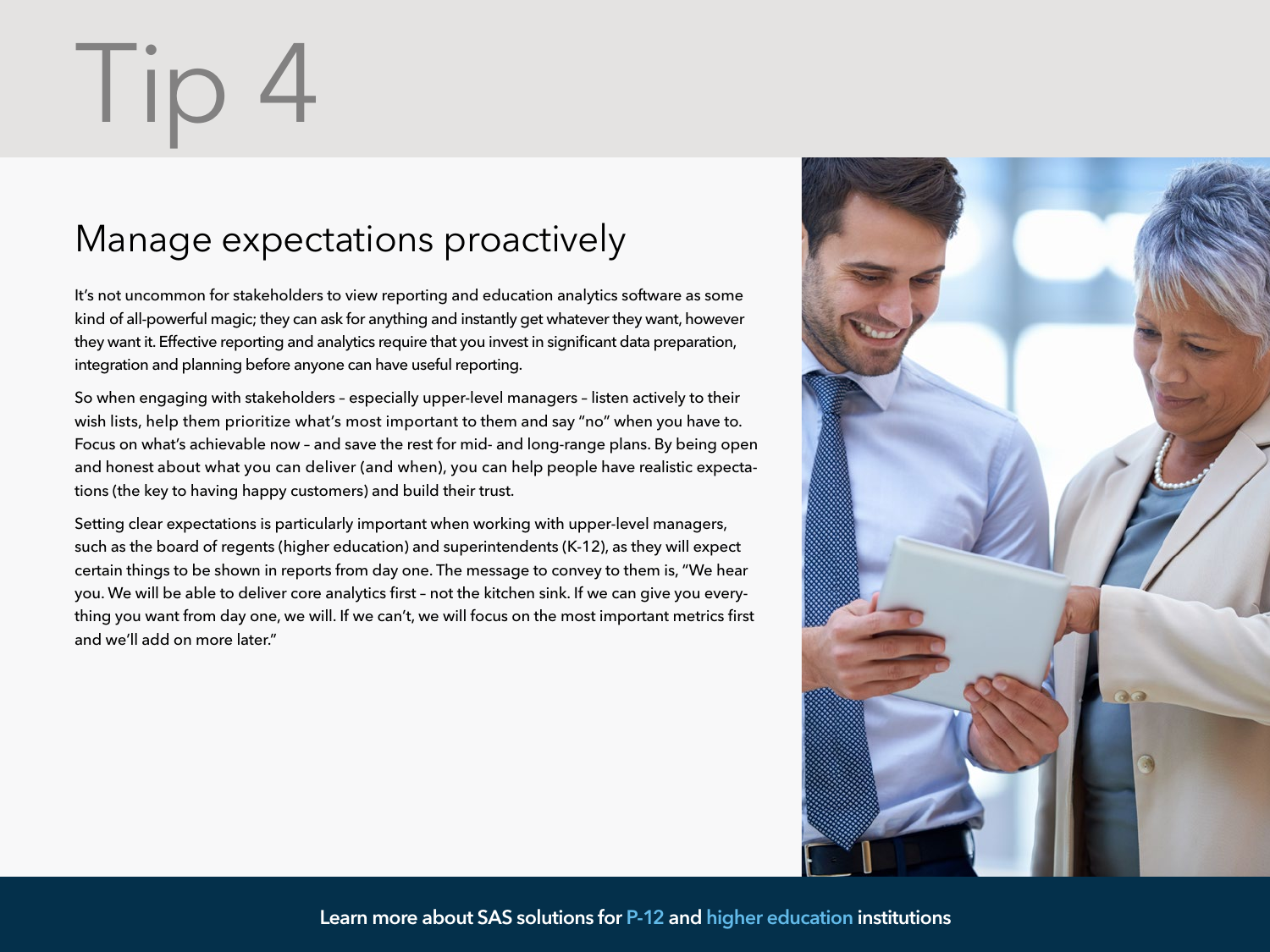It's all too easy to start manually building reports and dumping them out there. For some people, the tendency is to create comprehensive, kitchen-sink solutions that are overwhelming to read and use. For others, the tendency is to create hundreds of reports, many of which aren't designed to serve a specific stakeholder purpose.

To address these issues, find out what people truly need by performing a detailed needs analysis, and then scope reports based on your findings. Start by asking your users what kinds of questions they want to answer with the reports. Then create reports that help provide those answers. This approach will make your reports more usable, and perhaps uncover new and deeper questions that must be answered.

As part of this process, explore the following:

• User types and expectations. For example, the president of a university or the superintendent of a K-12 district might need a high-level, interactive dashboard of KPIs with drill-down functionality. Professors and teachers might need to see select information relevant to their classes and individual students via simple, online reports.

### I IC

#### Determine the best way to process and deliver each report

- Formatting and reporting priorities. When designing reports, present data using an easy-to-use, easy-to-understand, interactive format. As a general rule, include the 10 most important items for the target audience first and subsequent data in categorized layers within the report.
- Access control requirements. Stakeholders should only be able to see what is relevant to them. So be sure to use software that supports granular, highly secure access controls.

The key to success is implementing a flexible reporting tool that can meet a wide range of user needs and expectations. Increasingly, this means going beyond the scope of typical static business intelligence platforms and moving to intelligent business intelligence (or BI). SAS Visual Analytics, for example, provides an interactive user experience that combines advanced data visualization, an easy-to-use interface and powerful in-memory technology. It also allows a wide variety of users to visually explore data, execute analytics and understand what data means. Then they can create and deliver reports wherever needed via the web, mobile devices or Microsoft Office applications.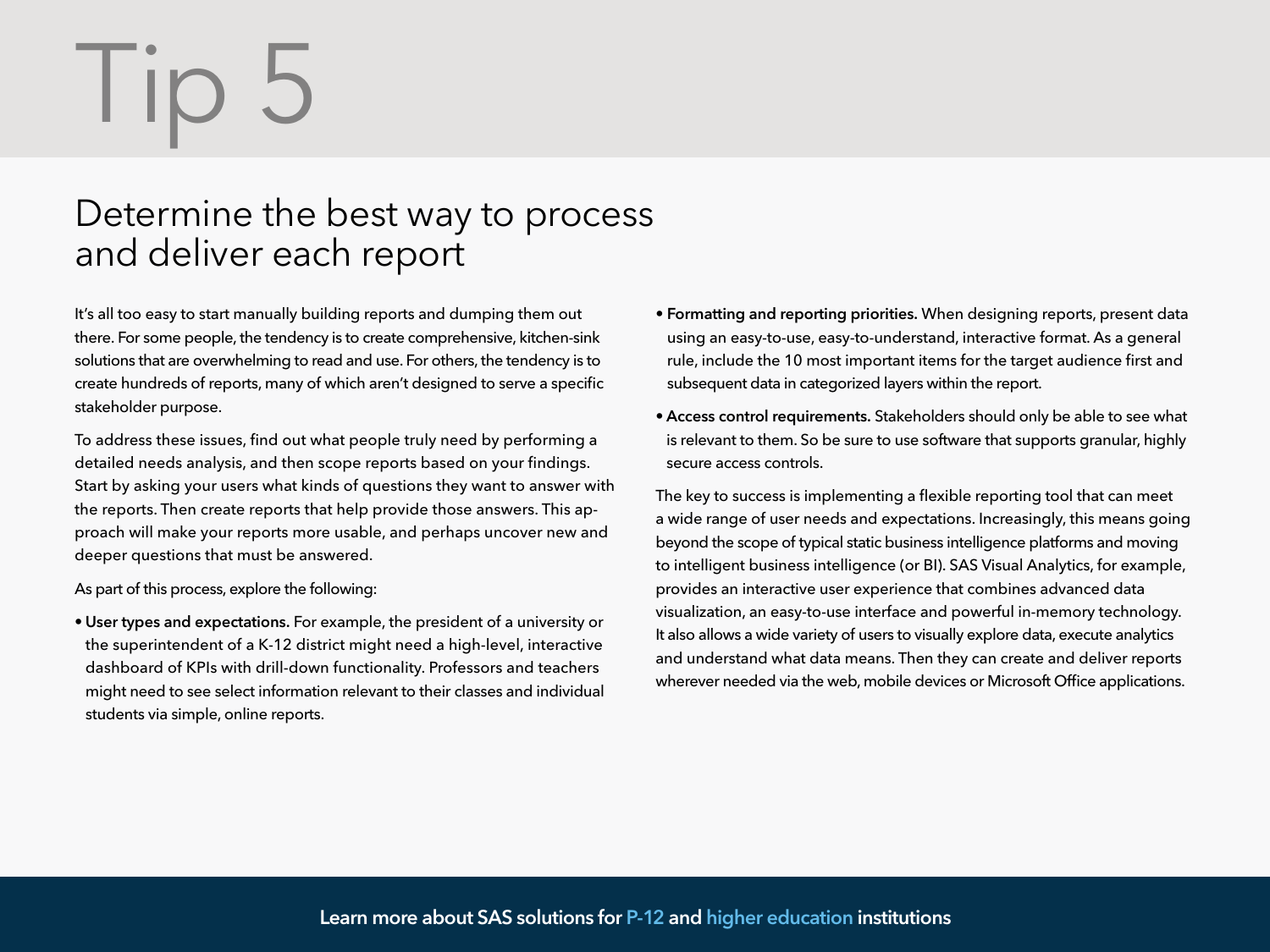

"Different audiences need different types of reports and analytics across the institution. For example, our executive team is interested in revenue, enrollments and strategic planning data for the university as a whole. They need high-level, high-impact reports that tell a story. The deans and department heads are interested in the students in their college and department and what's going on with them. So they need a mix of high-level, high-impact and detailed reports on students. And advisors are interested in who is at risk. They need detailed contact information and risk models of student data so they can intervene when necessary."

Tuesdi Helbig, Director of Institutional Research, Western Kentucky University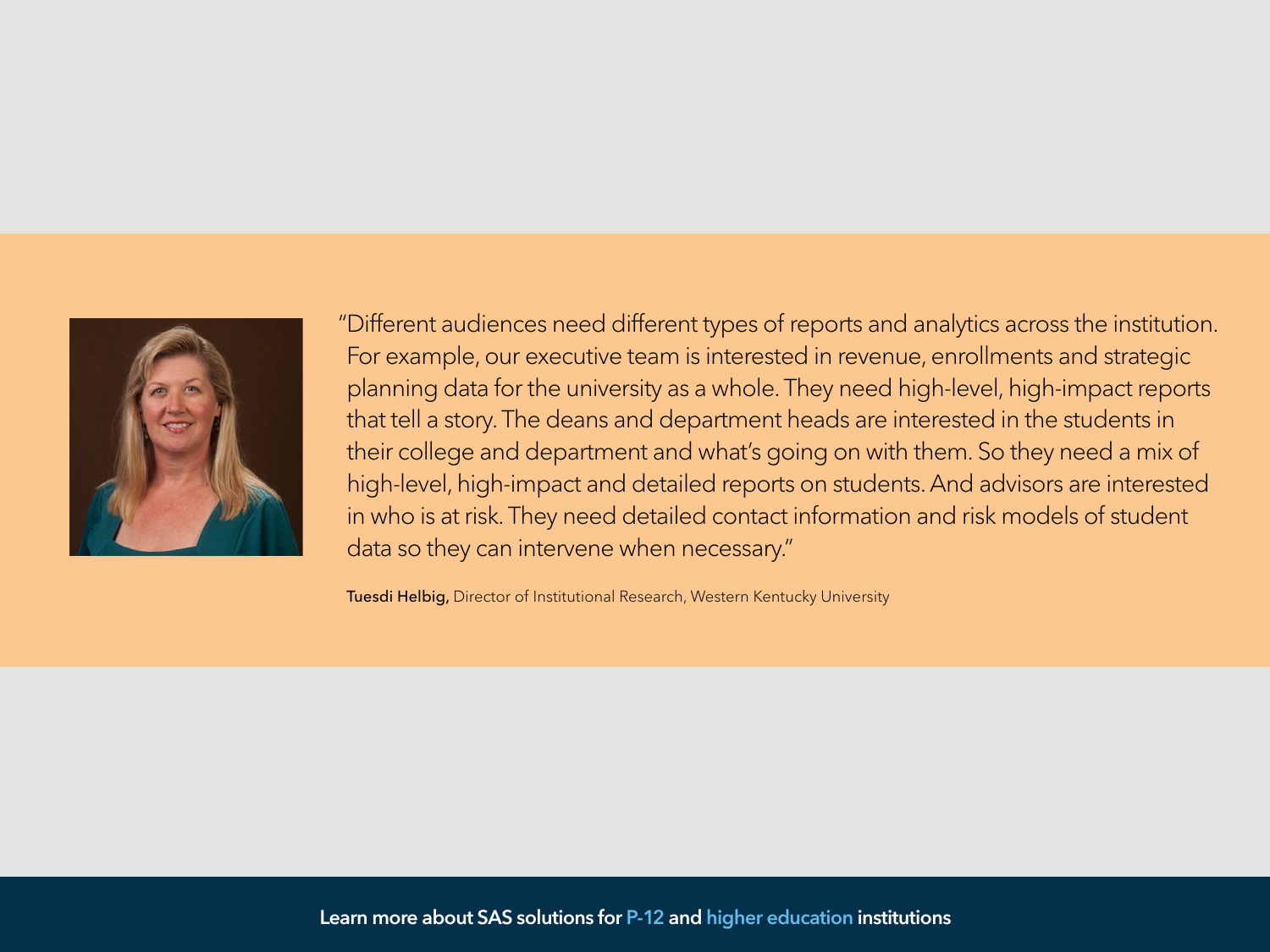Many education professionals are not savvy about data or analytics. They need help learning how to understand data and interpret analytical reports correctly before they can make informed decisions. So invest in user training and self-help resources, which can take many forms, such as video tutorials. Some institutions use a train-the-trainer approach, identifying key stakeholders whom they can educate and turn into effective, confident data consumers. Others provide hands-on user workshops in computer labs. Many utilize training provided by software vendors.

For instance, SAS provides [free training](http://support.sas.com/training/tutorial/#s1=2) "how to" videos, tutorials and demos to learn tips and tricks for working with SAS software. Regardless of the type of training used, complement it with additional self-help materials, such as user manuals and data dictionaries that define value hierarchies, data elements and more. These materials can be offered in hard copy or through context-sensitive online documentation.



### Tip 6

#### Provide training and self-help materials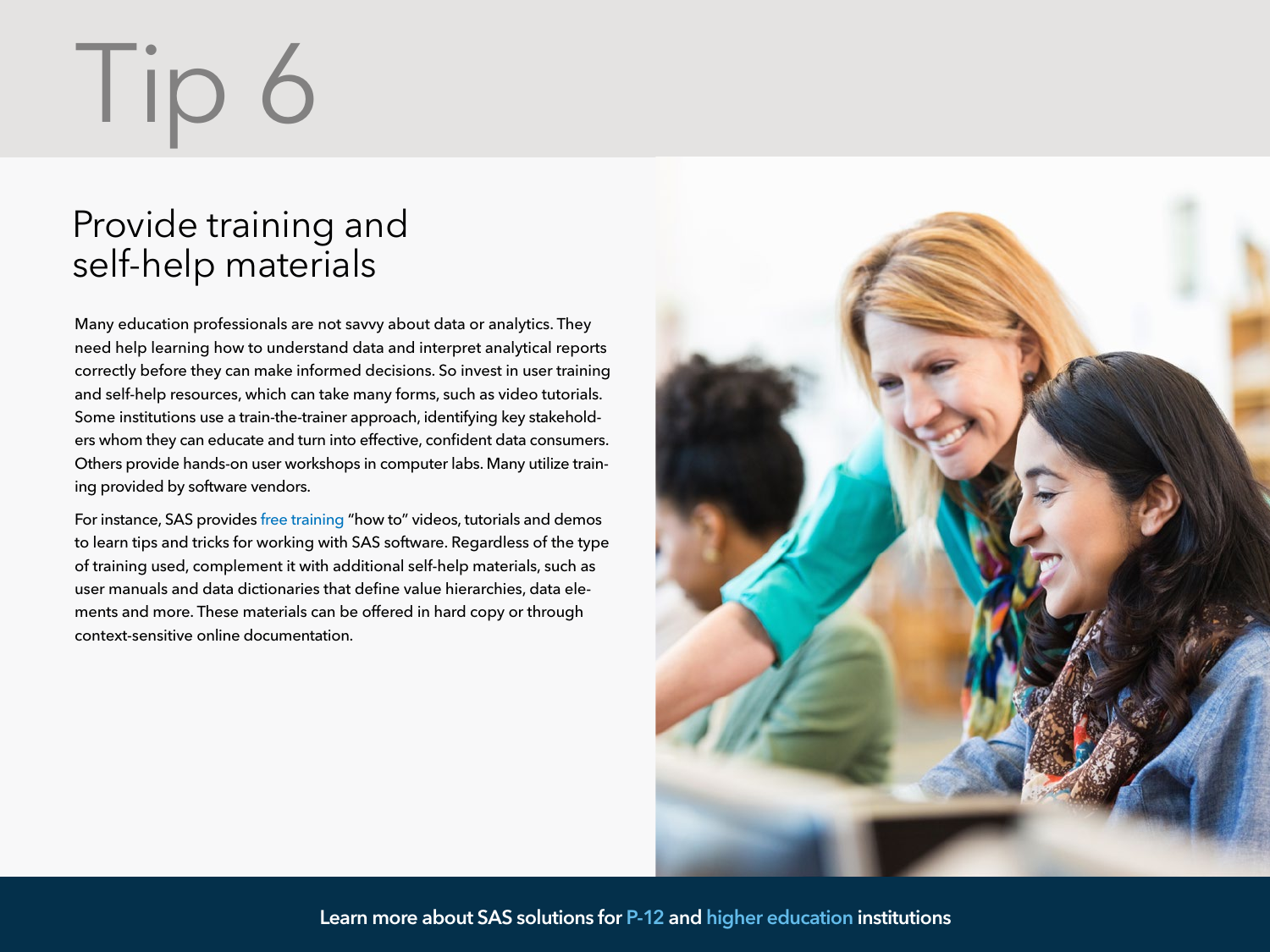Data visualization tools close the gap between your stored data and the people who need it to make fast, data-informed decisions. They address the complexities of working with massive data sets – and make it easy to move from data to instant insight in two ways.

First, visualization tools eliminate the need for the back-and-forth conversation between users and IT (which often leads to misunderstandings and costly overhead) and wasted hours waiting for each iteration of analysis and reporting. To be effective, people need answers fast enough to efficiently explore a problem and go through iterations quickly and easily. And second, data visualization tools allow users to explore all relevant data quickly and easily. For example, they can slice and dice data, look at more options, uncover hidden opportunities, identify key relationships and make more precise decisions faster than ever before. And they can perform interactive, ad hoc visual data discovery, exploration and visualization for lightning-fast insights.

SAS Visual Analytics, for example, handles these issues for both end users and IT. For end users, it provides an interface specifically designed for nonprogrammers. They can easily create hierarchies on the fly (e.g., year, semester, month, day, department and faculty) and simply drag and drop the variables they want to explore to uncover trends and correlations. SAS Visual Analytics provides powerful predic-tive analytic and visual data exploration functionality to users on any web interface so anyone can easily process data using in-memory computing. Users can quickly design reports that are attractive, interactive and meaningful, then easily distribute them via the web, Microsoft applications or mobile devices. You can even create reports that enable recipients to slice and dice the information however they need to, using filters and drill-through capabilities to further explore data on their own.

### Tip 7

#### Provide easy-to-use data visualization tools



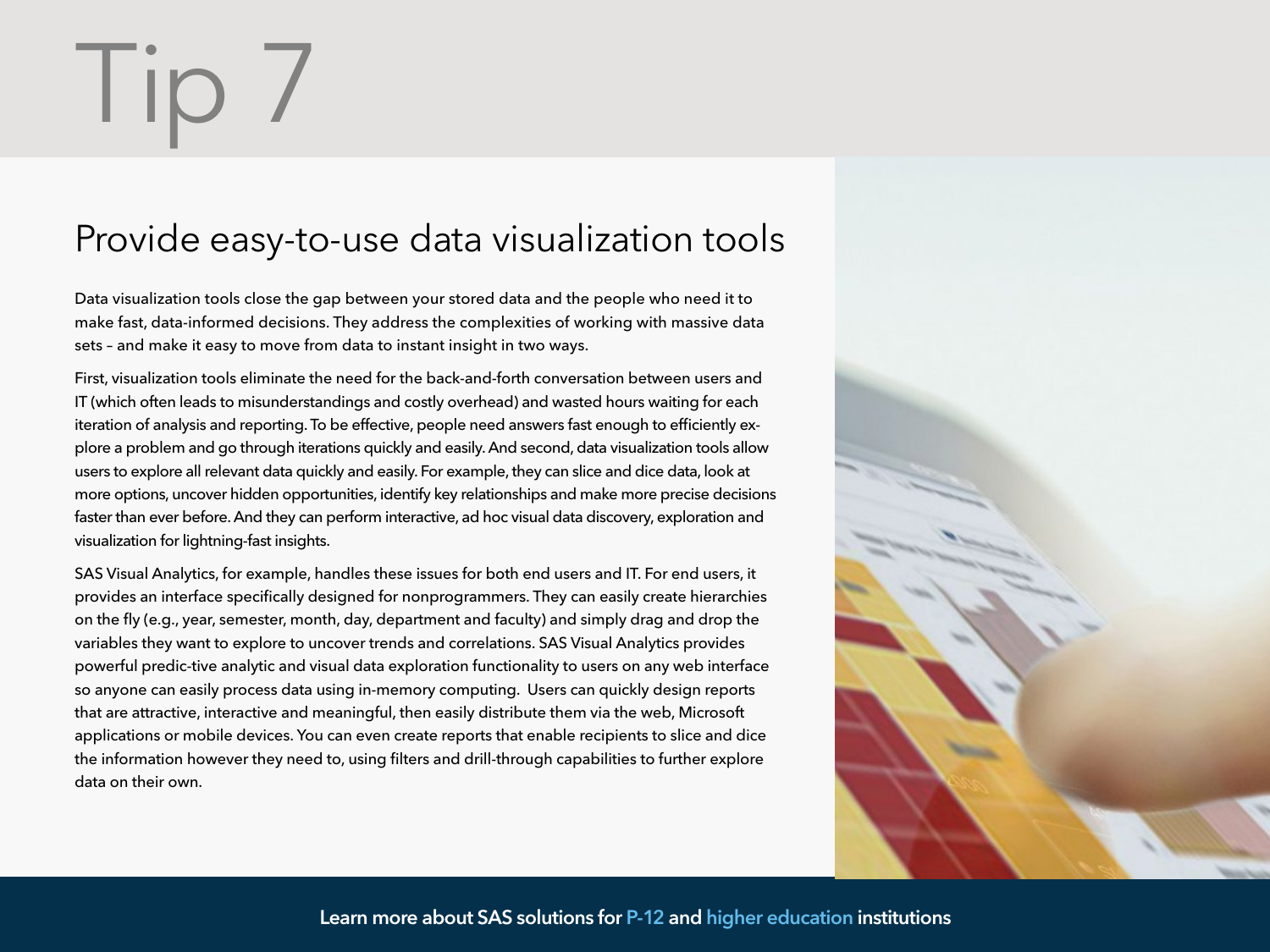

"The data has to be presented in an easily consumable format. Don't create just charts and graphs or tables of numbers, create something that's meaningful, that's targeted, and that users can connect with. Make sure that the visualizations are connectable as well as actionable so users know what to do with it."

Karl Konsdorf, Director of Research, Analytics and Reporting, Sinclair Community College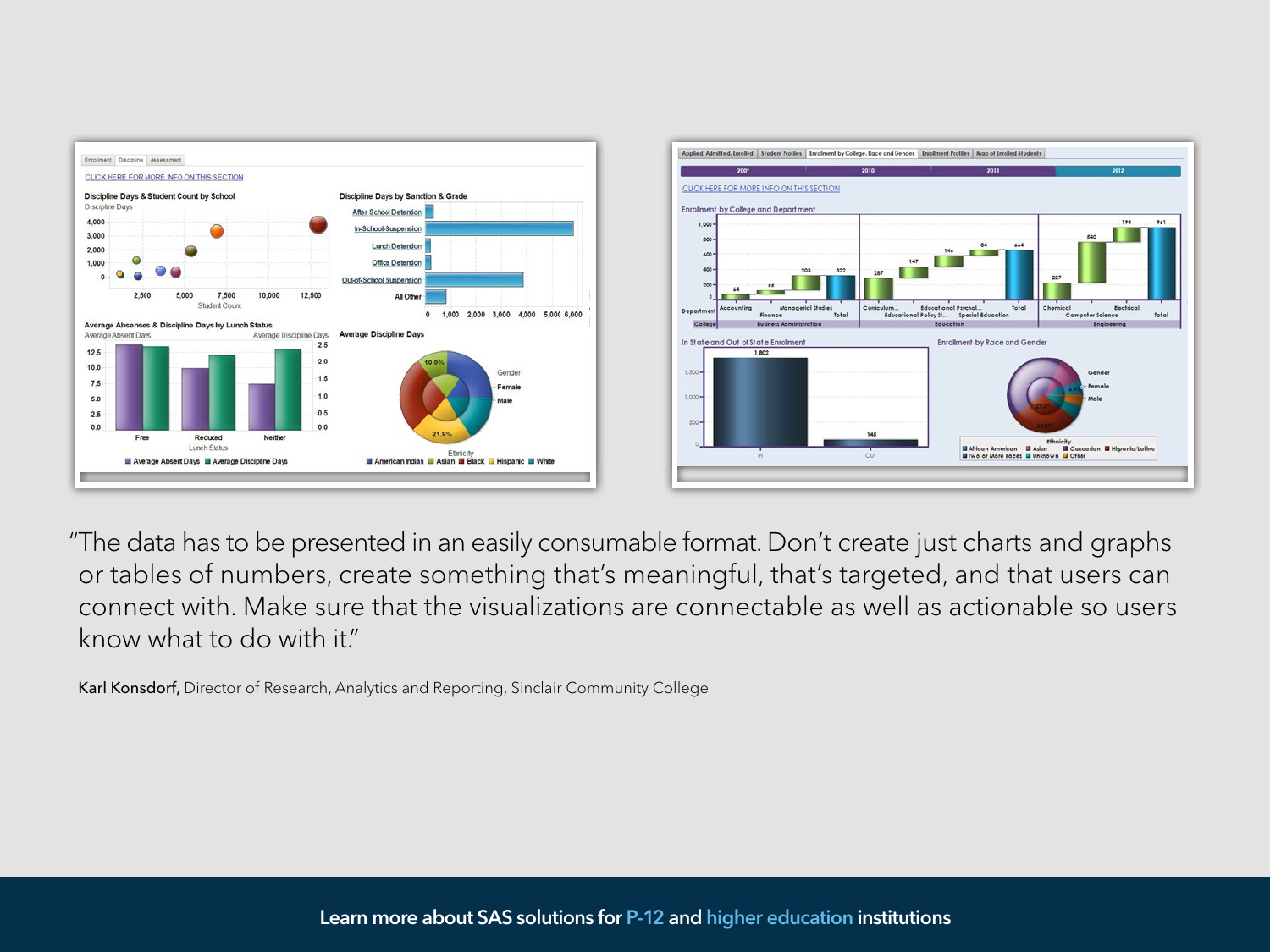Immediately after the launch of dashboard, start gathering feedback from users about how they are using the system and ways to improve it. For example, you'll want to find out if you are delivering what people want, how reports and interfaces could be improved, and what's not proven useful to them.

Constructive feedback can help you refine offerings and services, as well as validate what's working and for whom. Many SAS customers, for example, have learned that their end users love how SAS Visual Analytics enables them to quickly and easily visualize data however they want to, and in a easily consumable and meaningful way. Top executives have reported how they love the ability to view dashboards on their mobile device -- and even when they are sitting in a conference or a Board of Regents meeting and need to answer complex questions, prove points and negotiate more effectively. These kinds of insights help you understand what works, what doesn't, and what kinds of features to look for in new analytic and reporting solutions.

You can collect user feedback through many channels. Some SAS education customers organize regular sessions with all types of stakeholders, where they record all the comments and suggestions, prioritize recommendations and implement them where possible. It's also beneficial to meet with stakeholders regularly to discuss data and reports in detail. For example, you may find that the reports you are providing are too high-level; users need to be able to drill down into detail, such as profiles for individual students. You will find it helpful to create a template of reports so users can validate that any changes meet their expectations. Also, many customers track report usage. This lets them quickly determine the key users and the top reports accessed in the dashboard. All of these mechanisms allow you to capture valuable feedback and act on it, which creates happy users.



"By using SAS Visual Analytics, administrators can view the information themselves anytime, anywhere, giving what one campus president described as the ability to see what is going on from my mobile device while I'm sitting in the drive-thru at McDonald's."

Daryl Davis, Director of Institutional Research, Valencia College

## $\overline{\phantom{a}}$

#### Collect user feedback continuously and act on it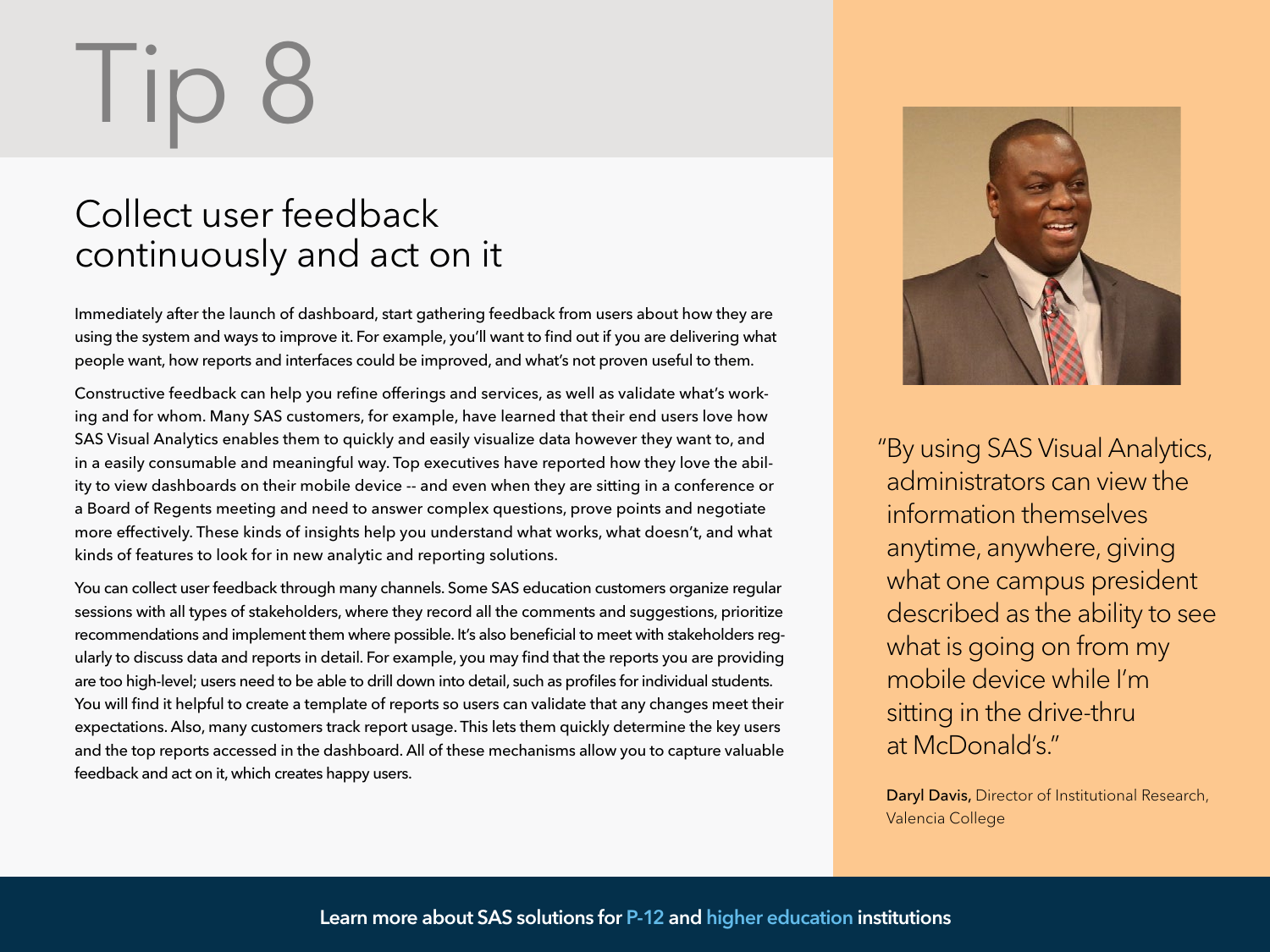SAS reporting and analytics software is incredibly diverse and powerful. So to quickly realize its full value, develop in-house expertise through two channels. During development, use SAS Consulting<sup>®</sup> for expert, on-site assistance and knowledge transfer. Then take the next step by taking advantage of SAS' online courses, training classes, software manuals and programming guides. SAS has [resources](http://support.sas.com/training/index.html) for everyone, from beginner to advanced software users.

Universities and colleges typically have an office of institutional research that executes and manages all data management, reporting and analytics activities. But this isn't always the case for K-12 districts. Yet it's vital for school districts to have at least one person who is dedicated to becoming an expert in SAS software, developing and executing strategy, creating reports, educating people, answering user questions and more. Without sufficient focus and commitment, reporting and analytics initiatives will likely fail over time.



# $\overline{\phantom{a}}$   $\overline{\phantom{a}}$

#### Develop in-house expertise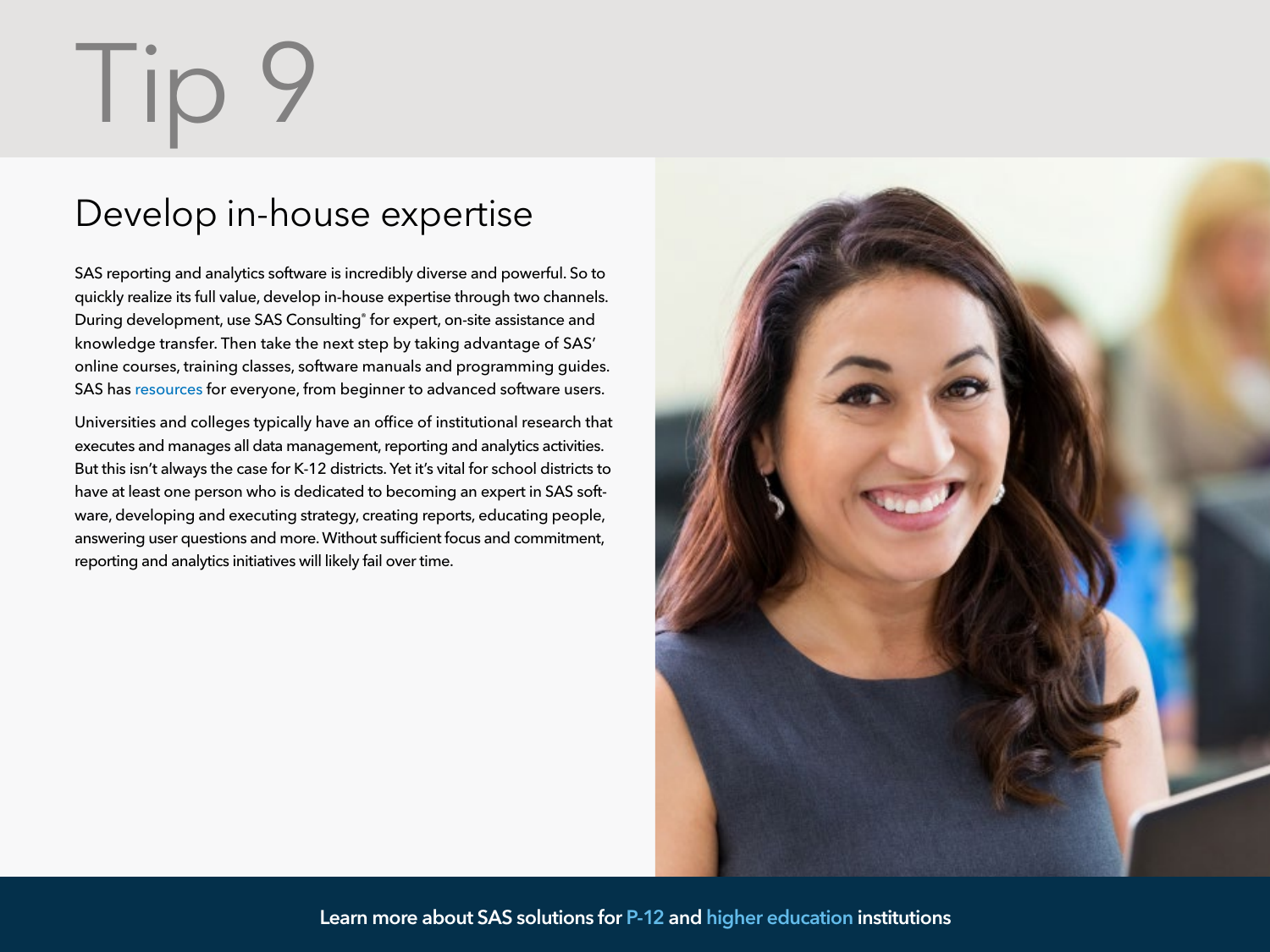To build your user community, discuss education dashboards and how they can use them to gain valuable insights and answer complex questions that they could not before. Share success stories about how their colleagues in other departments, schools or classrooms have used reporting and analytics to improve performance and student outcomes. The goal is to educate and generate excitement about what's possible so that their entire district or institution can become more data-informed.

As more people learn about the reporting, analytics and visualization capabilities of your institution, you'll see increased demand. Helbig, says that as users become experienced data consumers, their questions become more sophisticated. To find the answers, you'll need to offer more data, more detailed reports and sophisticated analysis (such as advanced analytics), and enhanced visualization capabilities. Helbig uses SAS Visual Analytics for this. She explained in a recent [webcast](http://www.sas.com/apps/webnet/webcast_viewer.htm?index=wc_sa13jul15bca):

 "People used to ask simple questions, such as how many students of a certain type are enrolled. But now they can get the simple questions

### Tip 10

#### Publicize your solution and solicit feedback for continuous improvement

 answered, so they're asking us more sophisticated questions like, 'Are we driving majors off by requiring certain courses early in their major?' or 'Are there certain courses in our major that correlate with students changing their major or leaving the university?

 Using SAS Visual Analytics reveals patterns that you wouldn't see if you were using business intelligence tools. SAS makes it faster and easier to dig into tons of data and get meaningful results. Without SAS Visual Analytics, you are really making decisions blindly. This solution helps you see what's in your data and what's happening within your institution. And at any time, users can delve deeper into the visualizations – and the data behind them – to know more."

Because user needs will evolve over time – and numbers of users will likely increase – plan ahead when building out your reporting and analytics solution. Make sure you invest in software that can be upgraded, expanded and can scale as user needs evolve. And consider investing in a server (or servers) that can support a larger user group than your initial deployment.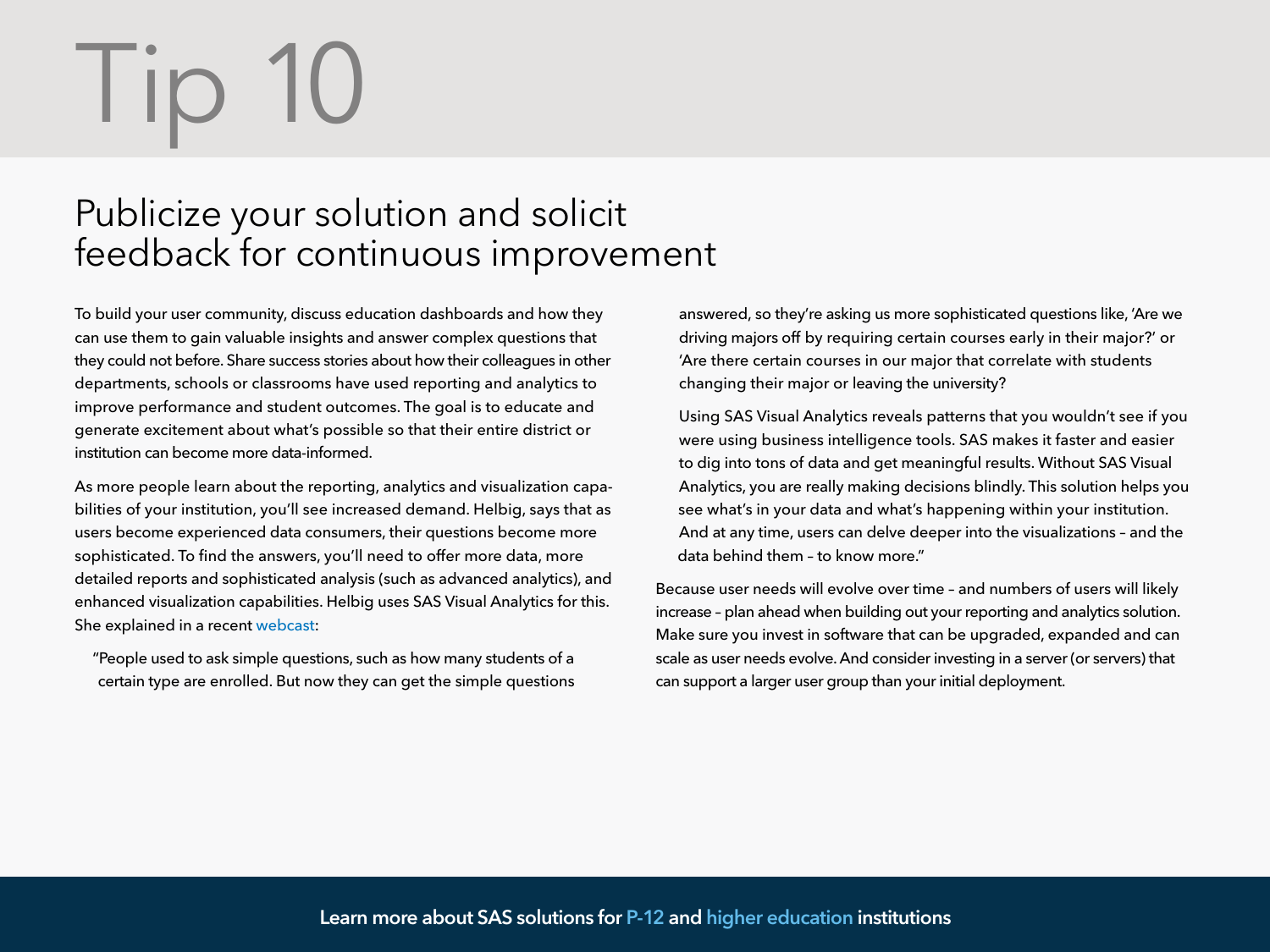#### Best Practices in Action

As you envision your next reporting and analytics solution, what do you see?

One way of envisioning how your education dashboard will change over time is to look at the publically available sites of institutions at varying levels of maturity. The following links take you to eight publically available education dashboards so you can experience first-hand the power of SAS solutions at work. You'll leave with inspiration and ideas to address your own reporting needs.

- [University of Texas SeekUT](http://www.utsystem.edu/seekut/)
- [University of New Hampshire Institute for Health Policy](http://www.nhaccountablecare.org/)
- [NC School Report Card](http://www.ncpublicschools.org/src/) (click on 2014-2015 School Report Cards)
- [University of North Carolina](http://www.northcarolina.edu/?q=content/unc-data-dashboard)
- [University of Louisiana System](http://www.ulsystem.edu/sas)
- [North Carolina Community College System](http://www.nccommunitycolleges.edu/analytics)
- [UNC Educator Quality Dashboard](http://eqdashboard.northcarolina.edu/)
- [University of Texas System Dashboard](http://dashboard.utsystem.edu/) (choose the reports with  $\binom{n}{1}$  icon.)